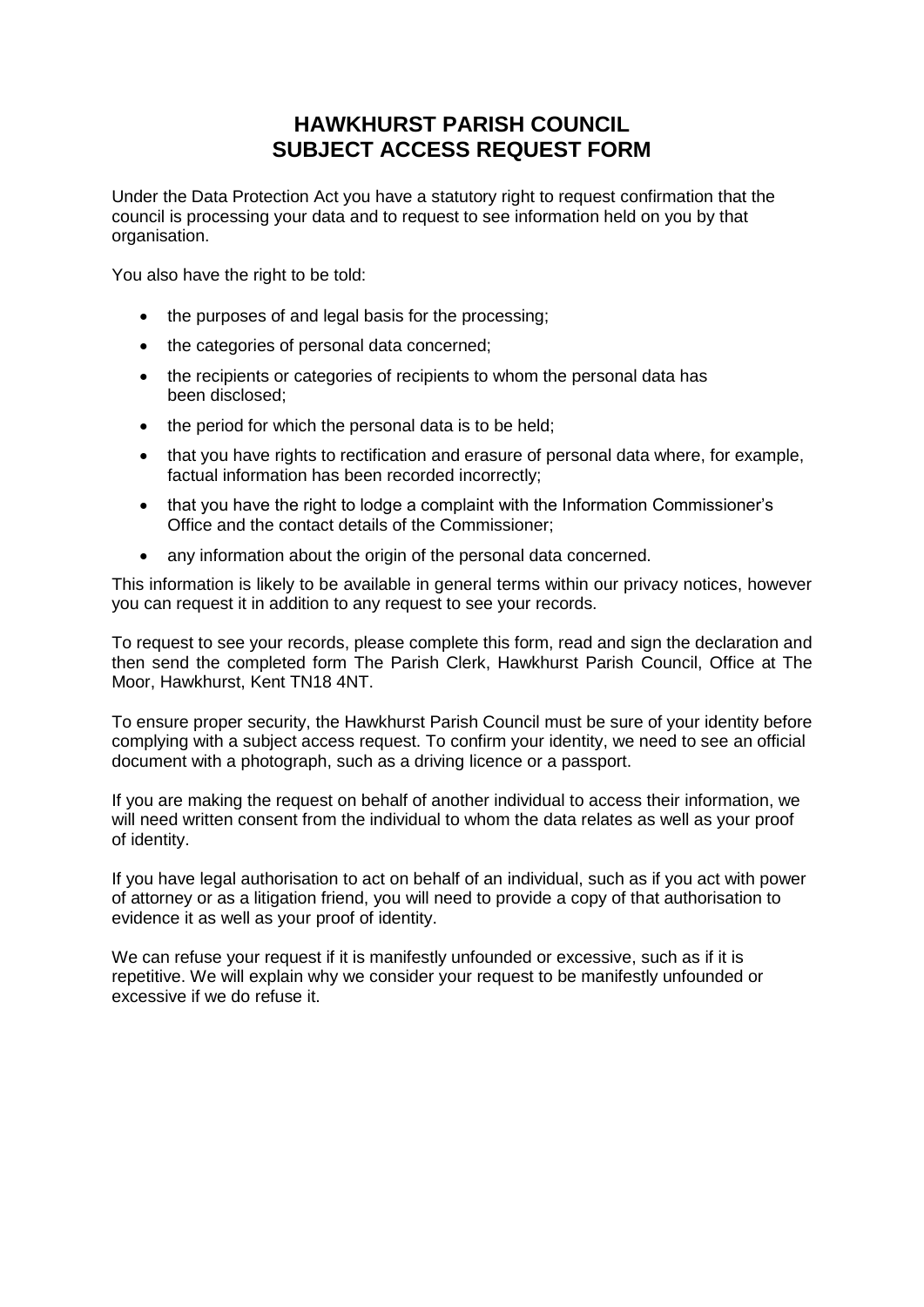| 1. Details of the person making the request       |  |  |
|---------------------------------------------------|--|--|
| Title:                                            |  |  |
| First name(s):                                    |  |  |
| Surname:                                          |  |  |
| Any other names<br>that you have been<br>known by |  |  |
| Date of Birth:                                    |  |  |
| Address:                                          |  |  |
| Daytime Tel No:                                   |  |  |
| Email address:                                    |  |  |

| 2. Are you requesting information about yourself? |                                                                                                                                                                                                                                                                                                                                                                                                                                                                                                                                                              |  |
|---------------------------------------------------|--------------------------------------------------------------------------------------------------------------------------------------------------------------------------------------------------------------------------------------------------------------------------------------------------------------------------------------------------------------------------------------------------------------------------------------------------------------------------------------------------------------------------------------------------------------|--|
| If Yes                                            | Please go to section 4                                                                                                                                                                                                                                                                                                                                                                                                                                                                                                                                       |  |
| If No                                             | If you are making the request on behalf of another person you must<br>enclose with the request a signed authority from them to do so. If you<br>are making the application because the data subject lacks capacity to<br>make the application in their own right please outline your authority to<br>make the application in their stead (for example, Power of Attorney).<br>You should enclose a copy of any evidence that you may have of that<br>authority. The Council will contact you if further evidence is required.<br>(please complete section 3) |  |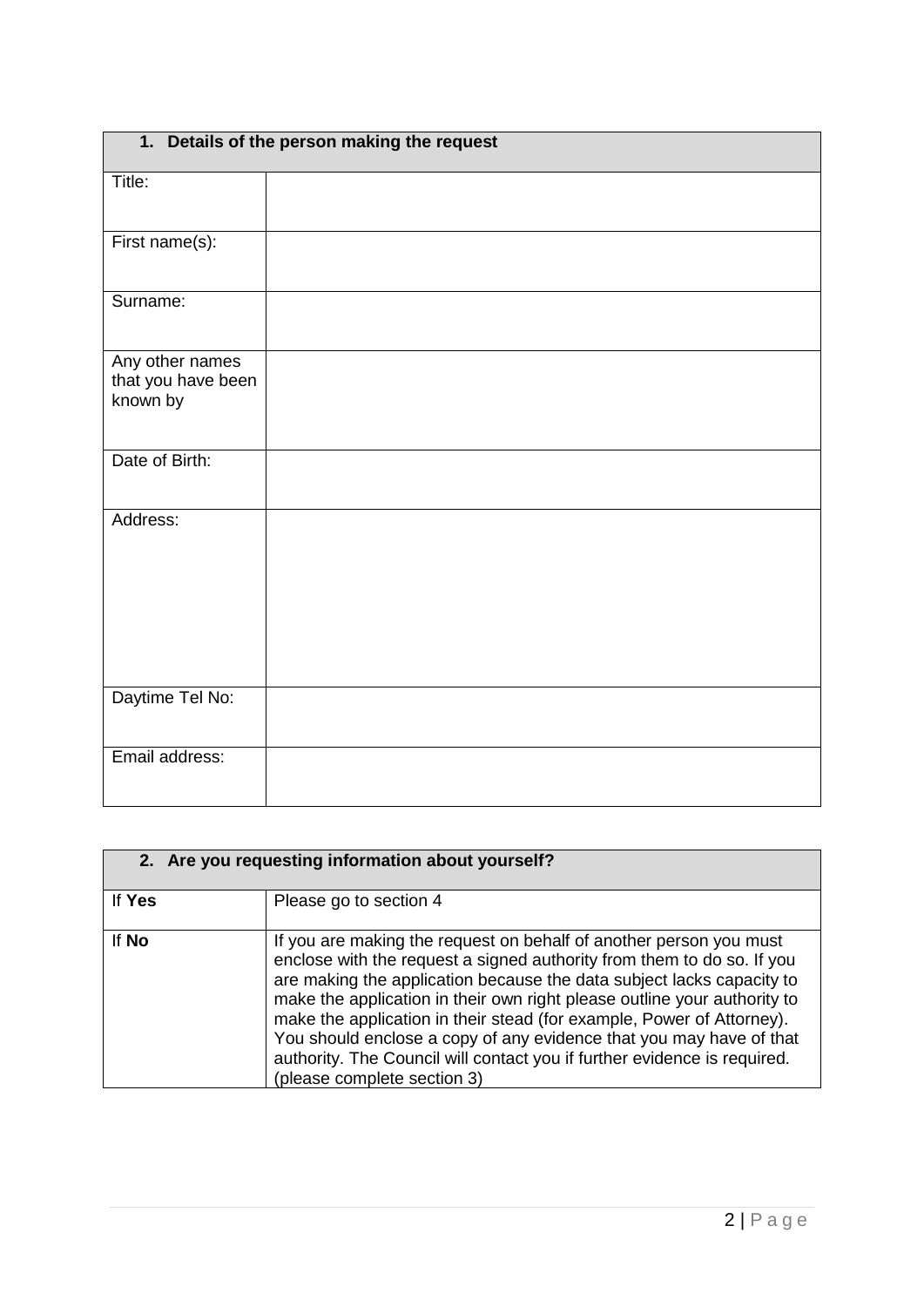| 3. Details of the Data Subject (if requesting information on behalf of someone<br>else) |  |
|-----------------------------------------------------------------------------------------|--|
| Title:                                                                                  |  |
| First name(s):                                                                          |  |
| Surname:                                                                                |  |
| Date of Birth:                                                                          |  |
| Address:                                                                                |  |
| Daytime Tel No:                                                                         |  |
| Email address:                                                                          |  |
| Relationship to<br>Data Subject                                                         |  |

## **4. Describe the information you are requesting.**

If you are only seeking certain records, it would be helpful for us to know which types of record you are seeking, any time period to cover, and if you would like to see only specific document(s). Please describe these below with as much detail as you can.